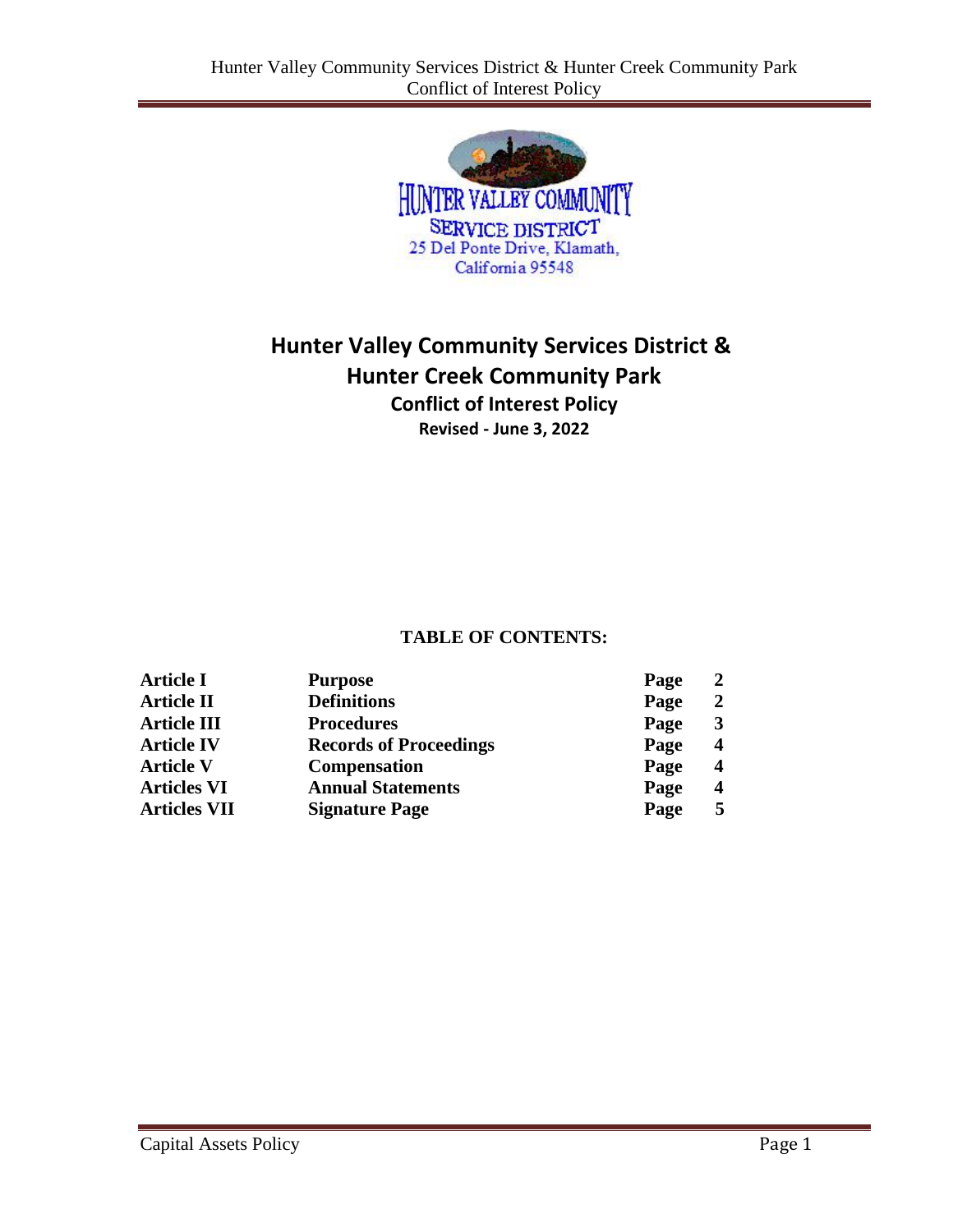## **Article I**

## *Purpose:*

The purpose of the Conflict-of-Interest Policy is to protect this tax-exempt organizations, Hunter Creek Community Services District (HVCSD) & Hunter Creek Community Park (HCCP) interest when it is contemplating entering into a transaction or arrangement that might benefit the private interest of an officer of the Organization or might result in a possible excess benefit transaction. This policy is intended to supplement but not replace any applicable state and federal laws governing conflict of interest applicable to nonprofit and charitable organizations.

## **Article II**

*Definitions:*

## **Interested Person:**

Any director, principal officer, or member of a committee with governing board delegated powers, who has a direct or indirect Financial interest, as defined below, is an interested person.

## **Financial Interest:**

A person has a Financial interest if the person has, directly or indirectly, through business, investment, or family:

1. An ownership or investment interest in any entity with which the Organization has a transaction or arrangement,

2. Compensation arrangement with the Organization or with any entity or individual with which the Organization has a transaction or arrangement, or

3. A potential ownership or investment interest in, or compensation arrangement with, any entity or individual with which the Organization is negotiating a transaction or arrangement.

4. Compensation includes direct and indirect remuneration as well as gifts or favors that are not insubstantial.

5. A Financial interest is not necessarily a conflict of interest. Under Article III, Section

2, a person who has a Financial interest may have a conflict of interest only if the

appropriate governing board or committee decides that a conflict of interest exists.

## **Article III**

*Procedures:*

## **Duty to Disclose**

In connection with any actual or possible conflict of interest, an interested person must disclose the existence of the Financial interest and be given the opportunity to disclose all material facts to the directors and members of committees with governing board delegated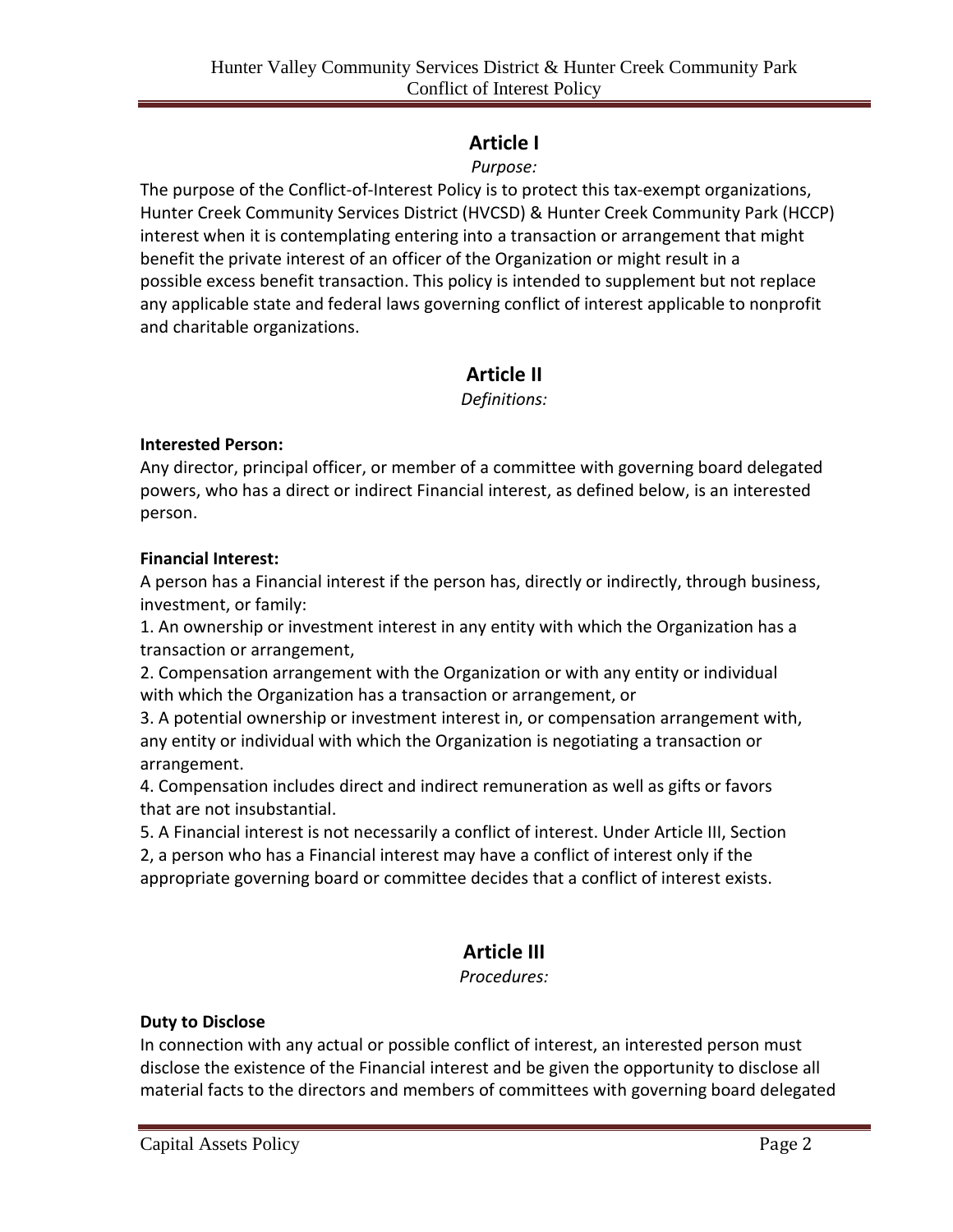powers considering the proposed transaction or arrangement.

#### **Determining Whether a Conflict of Interest Exists:**

After disclosure of the Financial interest and all material facts, and after any discussion with the interested person, he/she shall leave the governing board or committee meeting while the determination of a conflict of interest is discussed and voted upon. The remaining board or committee members shall decide if a conflict of interest exists.

#### **Procedures for Addressing the Conflict of Interest:**

An interested person may make a presentation at the governing board or committee meeting, but after the presentation, he/she shall leave the meeting during the discussion of, and the vote on, the transaction or arrangement involving the possible conflict of interest. The chairperson of the governing board or committee shall, if appropriate, appoint a disinterested person or committee to investigate alternatives to the proposed transaction or arrangement.

After exercising due diligence, the governing board or committee shall determine whether the organization can obtain with reasonable efforts a more advantageous transaction or arrangement from a person or entity that would not give rise to a conflict of interest. If a more advantageous transaction or arrangement is not reasonably possible under circumstances not producing a conflict of interest, the governing board or committee shall determine by a majority vote of the disinterested directors whether the transaction or arrangement is in the Organization's best interest, for its own benefit, and whether it is fair and reasonable. In conformity with the above determination, it shall make its decision as to whether to enter into the transaction or arrangement.

#### **Violations of the Conflicts of Interest Policy:**

If the governing board or committee has reasonable cause to believe a member has failed to disclose actual or possible conflicts of interest, it shall inform the member of the basis for such belief and afford the member an opportunity to explain the alleged failure to disclose. If, after hearing the member's response and after making further investigation as warranted by the circumstances, the governing board or committee determines the member has failed to disclose an actual or possible conflict of interest, it shall take appropriate disciplinary and corrective action.

## **Article IV**

#### *Records of Proceedings*

The minutes of the governing board and all committees with board delegated powers shall contain:

1. The names of the persons who disclosed or otherwise were found to have a Financial interest in connection with an actual or possible conflict of interest, the nature of the Financial interest, any action taken to determine whether a conflict of interest was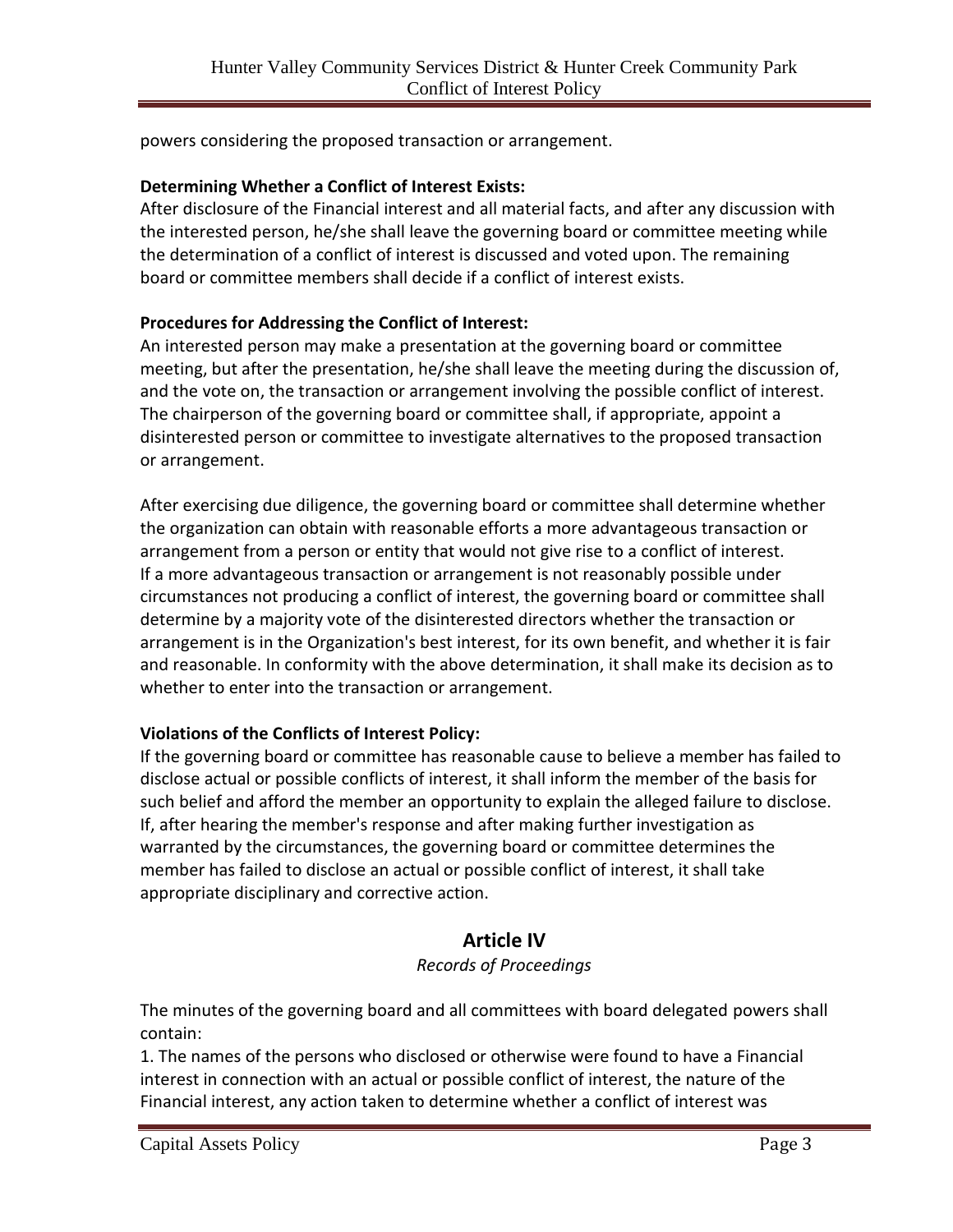present, and the governing boards or committee's decision as to whether a conflict of interest in fact existed.

2. The names of the persons who were present for discussions and votes relating to the transaction or arrangement, the content of the discussion, including any alternatives to the proposed transaction or arrangement, and a record of any votes taken in connection with the proceedings.

## **Article V**

#### *Compensation*

A voting member of the governing board who receives compensation, directly or indirectly, from the Organization for services is precluded from voting on matters pertaining to that member's compensation.

A voting member of any committee whose jurisdiction includes compensation matters and who receives compensation, directly or indirectly, from the Organization for services is precluded from voting on matters pertaining to that member's compensation.

No voting member of the governing board or any committee whose jurisdiction includes compensation matters and who receives compensation, directly or indirectly, from the Organization, either individually or collectively, is prohibited from providing information to any committee regarding compensation.

## **Article VI**

## *Annual Statements*

Each director, principal officer and member of a committee with governing board delegated powers shall annually sign a statement which affirms such person:

1. Has received a copy of the conflicts of interest policy,

2. Has read and understands the policy,

3. Has agreed to comply with the policy, and

4. Understands the Organization is charitable and in order to maintain its federal tax exemption it must engage primarily in activities which accomplish one or more of its tax-exempt purposes.